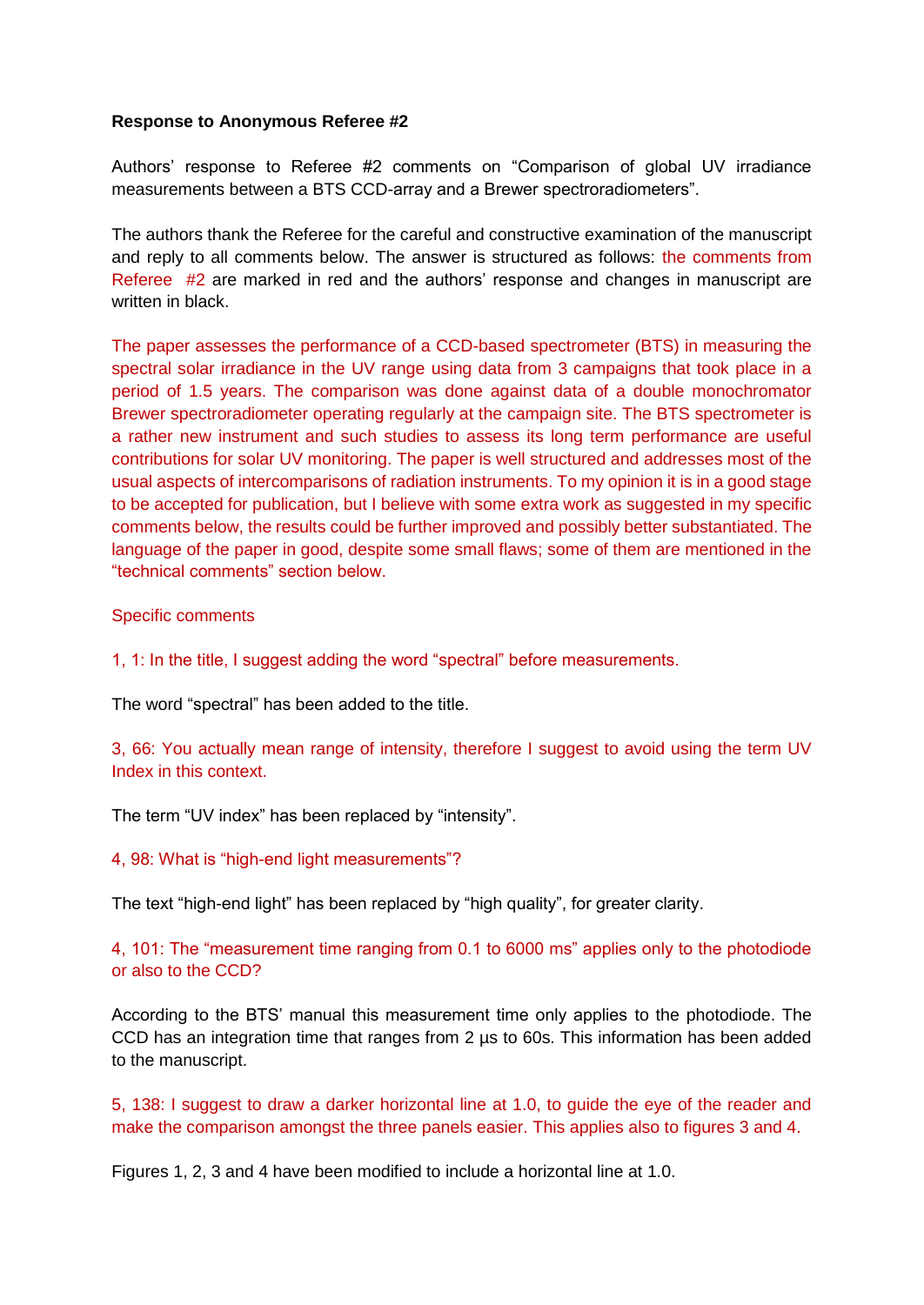5, 143: Concerning the increasing ratio towards shorter wavelengths below 300 nm, this could be partly produced by the cosine response of the BTS diffuser, if the cosine error is larger than the Brewer's. Please include this information in section 2.2, and if the error is larger than the Brewer's I suggest including a brief discussion. Moreover, from figure 1, I don't think that the 5% agreement is valid down to 300 nm. I would be more conservative to the lower limit (e.g. closer to 305 nm). This is also evident from table 1, where only the last column shows variabilities below 5%, contradicting the statement of line 148.

Following the reviewer's comment, information about the cosine response of the Brewer and the BTS spectrometers has been included in sections 2.1 and 2.2, respectively. Since both instruments are equipped with improved diffusers, the difference in the cosine response does not completely explain the increasing ratio towards shorter wavelengths below 300 nm. An additional source of discrepancy could be the stray-light, which becomes more significant as the wavelength decreases. Although both instruments are equipped with means to reduce the stray-light, its contribution cannot be totally neglected. Thus, this information has been included in the manuscript as follows:

"This increase in the ratio could be partly due to stray light and cosine response. Although both instruments are equipped with improved diffusers and stray-light reduction, their contribution cannot be totally neglected."

Moreover, we agree that the more conservative 305 nm is a more suitable threshold and the text has been modified accordingly.

6, 157-159: The discussion around the noise level and its reset to 0 is not clear for inexperienced readers.

For greater clarity, the discussion has been rewritten as follows:

"Figure 1 shows that the average ratio is significantly lower for the autumn 2021 campaign exclusively in the 290–300 nm region. This behavior could be likely related to several factors, such as stray light, differences in the detection threshold between Brewer and BTS, and the BTS's noise reduction filter. These factors have a larger effect for low signals, which are more frequent during autumn due to the lower range of solar elevation as compared with the other two campaigns."

7, 173: For the plots of Figure 3, a more stringent time synchronization could be achieved for each wavelength band (of  $\pm 2.5$  nm) as opposed to the general synchronization based on the time at 326.5 nm. To be clearer, I mean to compare the data based on the difference between the time the central wavelength of each band is measured and the time of the BTS spectrum. This might further improve the results, especially at larger SZAs when small time differences increase notably the irradiance level. Actually, this might explain a small part the deviations at the shorter wavelengths, in addition to stray-light and (possibly) to cosine response.

The comment of the reviewer has been followed and, after synchronizing with respect to each band's central wavelength, better agreement between measurements has been achieved. The number of outliers has decreased and the increase observed at short wavelengths for large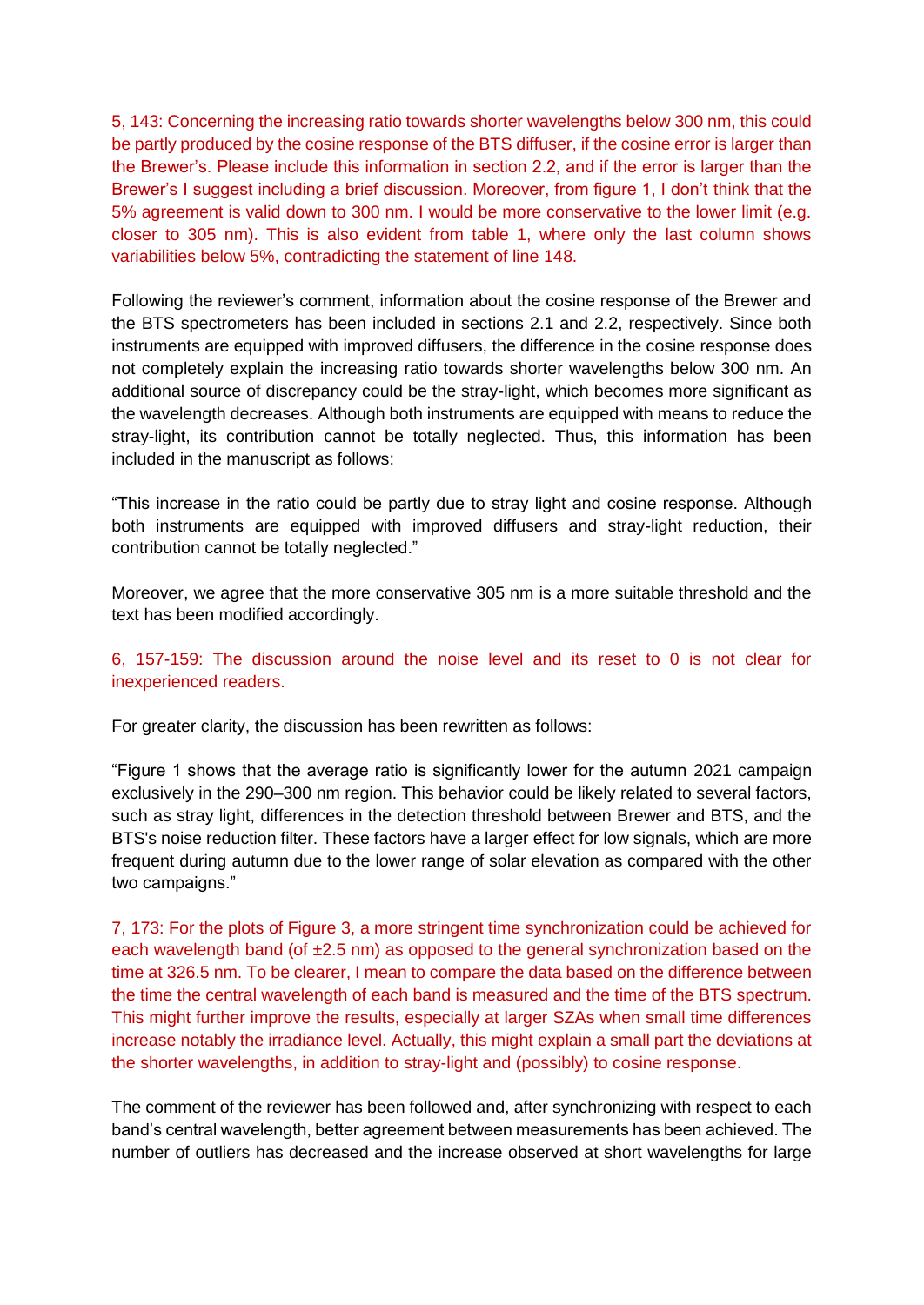SZAs has been reduced. As the reviewer said, the synchronization was partly responsible for this increase.



The suggested synchronization has been applied, resulting in the following figures:

Furthermore, the Methodology section has been modified to describe the different synchronization methods that have been essayed (UV index and spectral ratio), as follows:

"However, to further improve the results, different synchronization criteria were applied to study the UV index and angular dependence of the BTS. In this way, to obtain the UV index, only the BTS spectra within ±1 minute of the Brewer's 307 nm timestamp have been considered. This wavelength was selected since the erythemally weighted irradiance peaks between 306 and 308 nm, depending on SZA and total ozone. To analyze the angular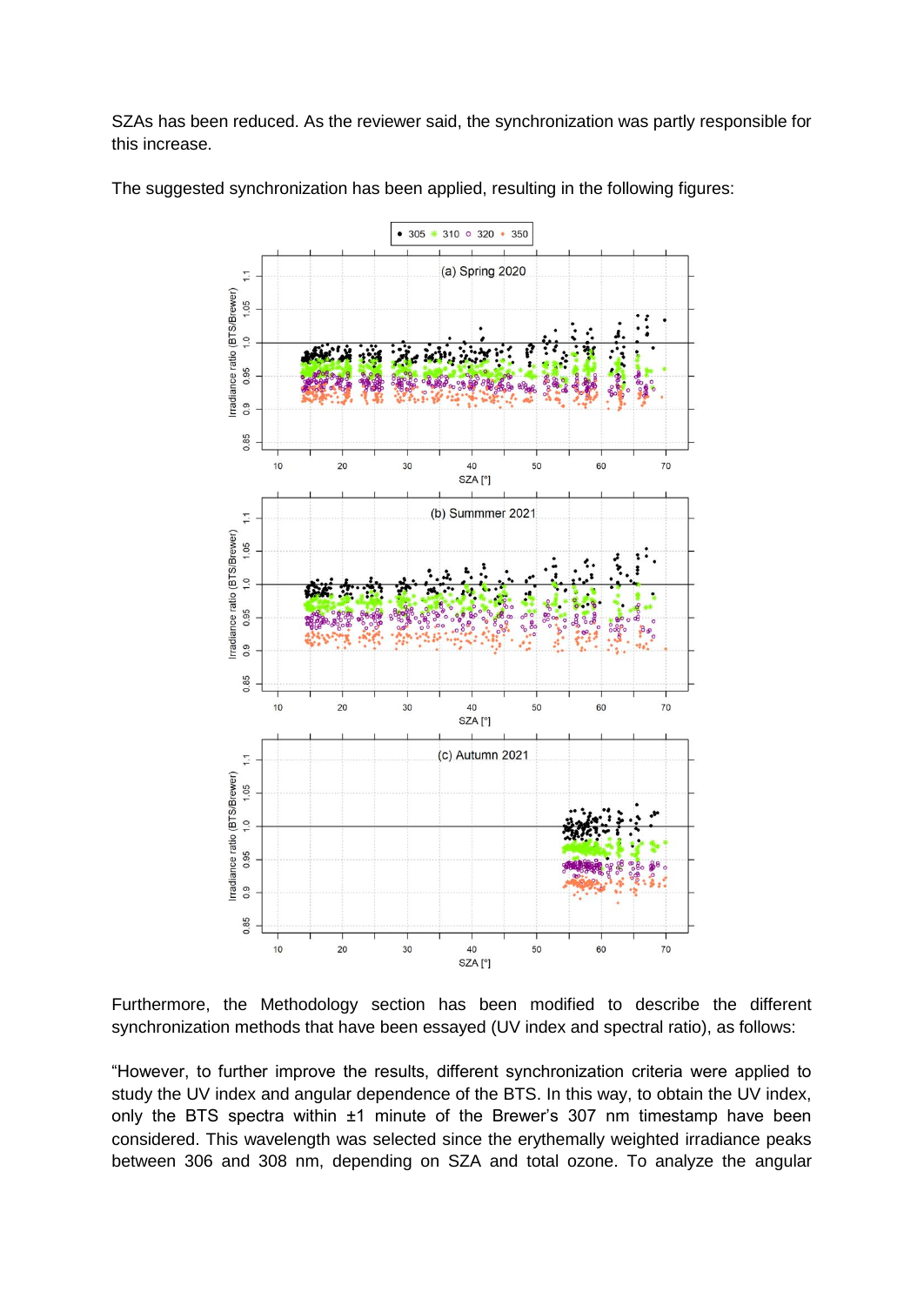dependence, the spectral ratio BTS/Brewer has been calculated in four different wavelength bands. For each band, the ratio was obtained using BTS spectra within  $±1$  minute of the Brewer central wavelength (305, 310, 320 and 350 nm) of each band."

The Results section has also been modified to reflect that the angular dependence is slight at short wavelengths.

8, 183: At the caption of Figure 3 please add a note to alert the reader for the x-axis scale change in the bottom panel. The same holds for Figure 4.

The x-axis scale of Figures 3 and 4 has been modified to be the same, so as to facilitate the comparison between figures.

8, 185: A different time synchronization could also be applied for the UV Index comparisons, instead of the time at 326.5 nm. As the erythemally weighted irradiance peaks at between 306-308 nm (depending on SZA and total ozone) the time in this wavelength range would be more appropriate for the comparison and I believe would also improve the results.

The comment of the reviewer has been followed and the UV index has been recalculated using spectra synchronized with respect to 307 nm. The new values of UV index ratio show a less marked dependence with SZA but larger scatter. When comparing the UV index measured by both instruments the linear regression is practically the same as the one obtained with the previous synchronization (326.5 nm).

Thus, the suggested synchronization has been applied and the methodology and figures have been changed accordingly. The results obtained are very similar and the conclusions drawn remain valid, confirming the robustness of the study. The new figures follow: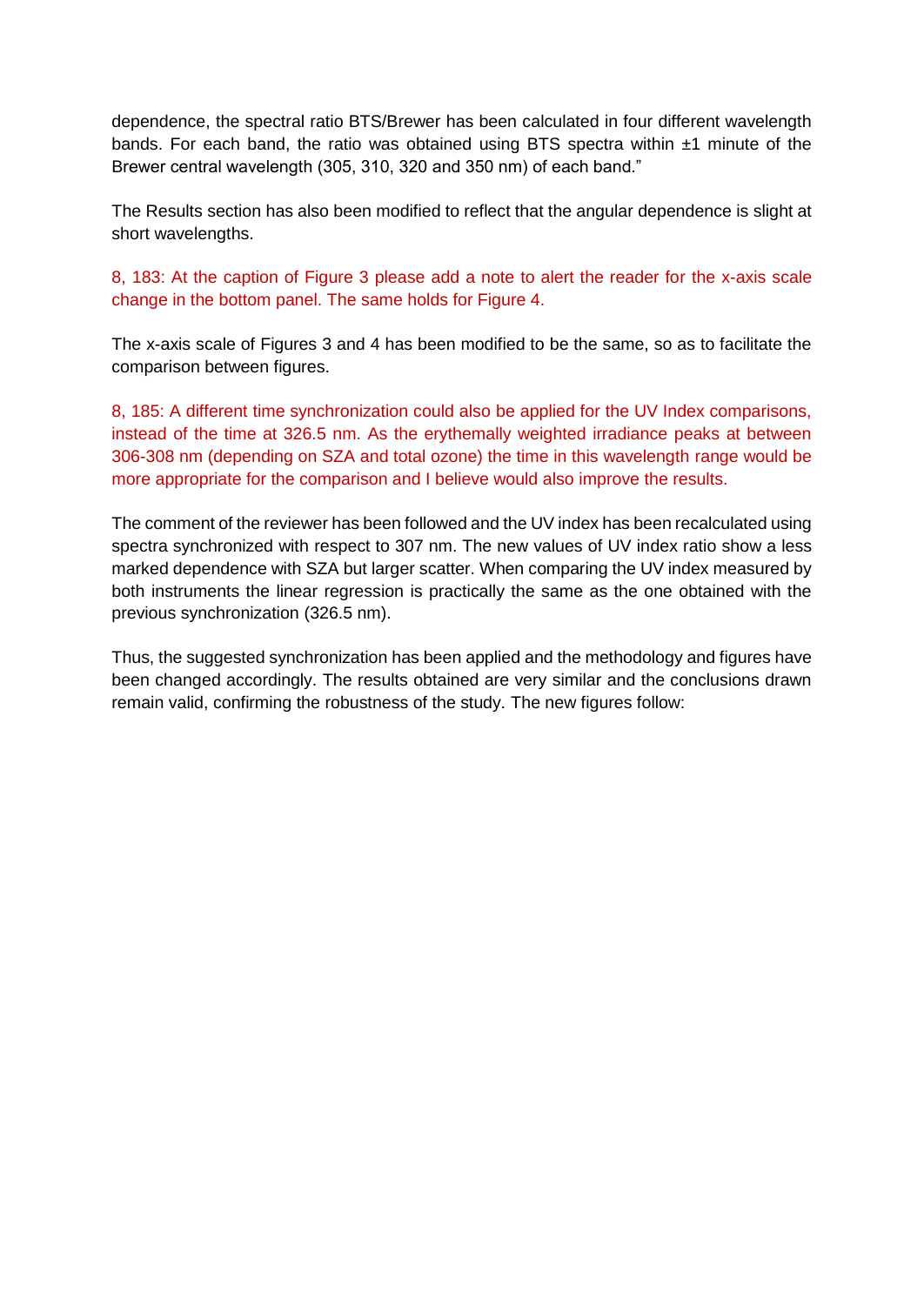

As for the methodology modification, it has already been shown in the comment regarding the spectral ratio dependence with SZA (Line 7, 173).

# Technical Comments

2, 45: "on arrays of CCD sensors". Do you mean "on arrays or CCD sensors"? Otherwise, just say "on CCD sensors".

The phrase has been corrected and changed to "on CCD sensors".

## 2, 54: Replace "a considerable effort" with "considerable efforts"

The term "a considerable effort" has been replaced with "considerable efforts".

### 3, 70: Replace "calibration" by "sensitivity"